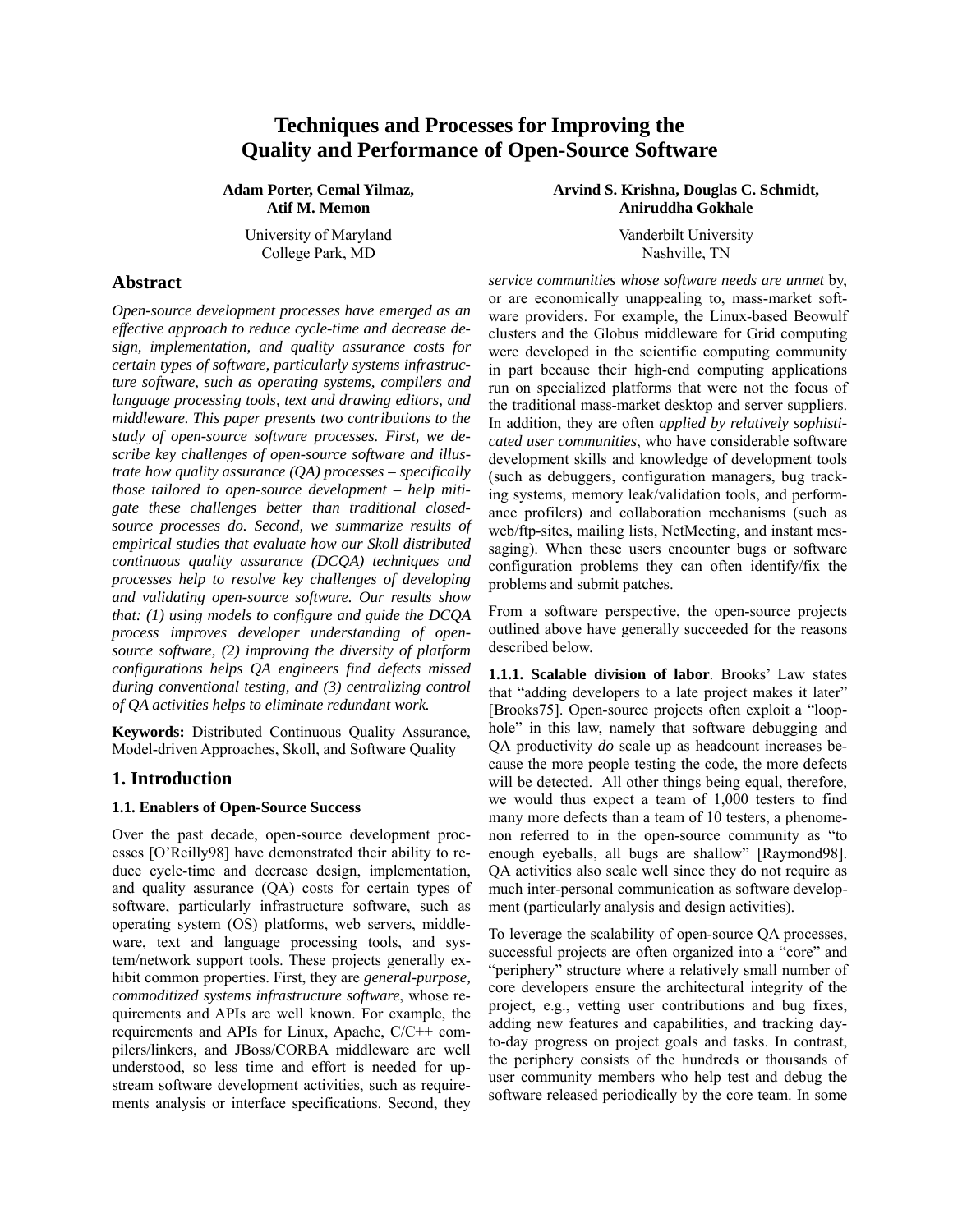open-source projects, the distinctions between core and periphery are informal and fluid, e.g., participants can play different roles at different times [Mockus02].

**1.1.2. Short feedback loops** between the core and the periphery is one reason for the success of well-organized, large-scale open-source development efforts, such as the Linux OS, Apache web server, and the ACE+TAO middleware. In these systems, for example, it often takes just a few minutes or hours to detect a bug at the periphery, report it to the core, and receive an official patch from a core developer [Mockus00, Osterlie03]. Moreover, the use of Internet-enabled configuration management tools, such as the GNU Concurrent Versioning System (CVS) or Subversion, allows open-source users in the periphery to resynchronize quickly with updates and fixes supplied by the core.

**1.1.3. Effective leverage of user community expertise and computing resources**. In today's time-to-marketdriven economy, few software providers can afford long QA cycles. As a result, nearly everyone who uses a computer – particularly software application developers – is effectively a beta-tester of software that was shipped before all defects could be identified and removed. In traditional closed-source/binary-only software deployment models, these premature release cycles yield frustrated users, who have little recourse other than grousing when problems arise. Since they are often limited to little more than finding workarounds for problems they encounter, they may have little incentive to help improve closedsource products.

In contrast, open-source development leverages expertise in their communities, allowing users and developers to collaborate to improve software quality [Lakhani03]. For example, short feedback loops encourage users to help with the QA process since they are "rewarded" by rapid fixes. Moreover, since the source code is available, users at the periphery can often either fix bugs directly or can provide concise test cases that help isolate problems quickly. User efforts can therefore greatly magnify the debugging and computing resources available to an open-source project, which can improve software quality if harnessed effectively and combined with automated tools for tracking defect reports, such as Bugzilla and JIRA**.** 

<span id="page-1-0"></span>**1.1.4. Inverted stratification of available expertise**. In many organizations, testers and QA engineers are perceived to have lower status than software developers. In contrast, open-source development processes often invert this stratification so that the "testers" in the periphery are often excellent software developers who apply their debugging skills when they encounter problems with the open-source software base. The open-source model thus makes it possible to leverage the talents of these develop-

ers, who ordinarily do not work as testers in traditional software organizations.

**1.1.5. Greater opportunity for analysis and validation**. Open-source development techniques can help improve software quality by enabling the use of powerful analysis and validation techniques, such as whitebox testing and model checking, that require access to the source code. For example, [Zeller02] and [Michail05] have employed static analysis and testing techniques to find bugs in open-source software.

In general, traditional closed-source/binary-only software development and QA processes rarely achieve the benefits outlined above as rapidly or as cost effectively as open-source processes.

#### **1.2. Problems with Current Open-Source Processes**

Open-source projects have had great success in the systems infrastructure software domains, as described in Section 1.1. Our experience working on many opensource projects [GPERF90, TAO98, JAWS99, ACE01, CoSMIC04] for the past two decades has shown, however, that the open-source development model can create significant problems in maintenance and evolution:

**Problem 1: Hard to maintain software quality in the face of short development cycles**. The goals of opensource software development are not unique, i.e., limit regression errors to avoid breaking features or degrading performance relative to prior releases, sustain end-user confidence and good will, and minimize development and QA costs. It can be hard, however, to ensure consistent quality of open-source software due to the short feedback loops between users and core developers, which typically result in frequent "beta" releases, e.g., several times a month. Although this schedule satisfies end-users who want quick patches for bugs they found in earlier betas, it can be frustrating to other end-users who want more stable, less frequent software releases. In addition to our own experiences, [Gamma05] describes how the length of the release cycles in the Eclipse framework affected user participation and eventually the quality of the software.

**Problem 2: Lack of global view of system constraints**. Large-scale open-source projects often have a large number of contributors from the user community (i.e., the periphery). When these users encounter problems, they may examine the source code, propose/apply fixes locally, and then submit the results back to the core team for possible integration into the source base. Often these users in the periphery have much less knowledge of the entire architecture of an open-source software system

 $\overline{\phantom{a}}$ 

<sup>&</sup>lt;sup>1</sup> More discussions of failed open-source projects are available at www.isr.uci.edu/research-open-source.html and www.infonomics.nl/FLOSS/report.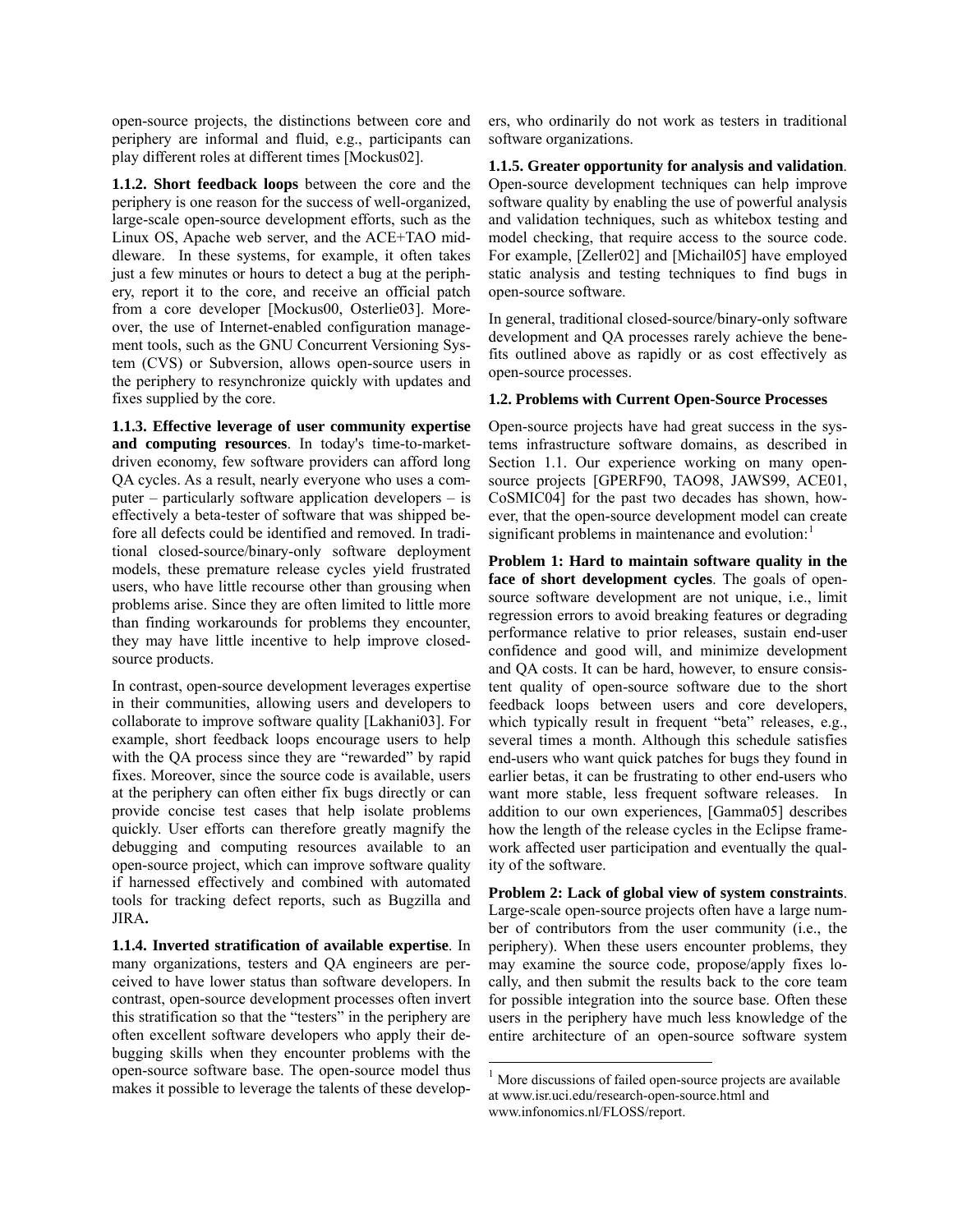than the core developers. As a result, they may lack a global view of broader system constraints that can be affected by any given change, so their suggested fixed may be inappropriate.

**Problem 3: Unsystematic and redundant QA activities**. Many popular open-source projects (such as GNU GCC, CPAN, Mozilla, the Visualization Toolkit, and ACE+TAO) distribute regression test suites that end-users can run to evaluate the success of an installation on a user's platform. Users can – but frequently do not – return the test results to project developers. Even when results are returned to core developers, however, the testing process is often undocumented and unsystematic, e.g., core developers have no record of what configurations were tested, how they was tested, or what the results were, which loses crucial QA-related information. Moreover, many QA configurations are executed redundantly by thousands of users (e.g., on popular versions of Linux or Windows), whereas others are never executed at all (e.g., on less widely used operating systems).

**Problem 4: Lack of diversity in test environments**. Well-written open-source software (e.g., based on GNU auto-conf) can be ported easily to a variety of OS and compiler platforms. In addition, since the source is available, end-users can modify and adapt their source base readily to fix bugs quickly or to respond to new market opportunities with greater agility. Support for platformindependence, however, can yield the daunting task of keeping an open-source source software base operational despite continuous changes to the underlying platforms. In particular, since developers in the core may only have access to a limited number of OS/compiler configurations, they may release code that has not been tested thoroughly on all platform configurations on which users want to run the software.

**Problem 5: Manually intensive execution of QA processes**. The availability of source code often encourages an increase in the number of options for configuring and subsetting the software at compile- and run-time. Although this flexibility enhances the software's applicability for a broad range of use cases, it can also exacerbate QA costs due to a combinatoric increase in the QA space. Moreover, since open-source projects often run on a limited QA budget due to their minimal/non-existent licensing fees, it can be hard for core developers to validate and support large numbers of versions and variants simultaneously, particularly when regression tests and benchmarks are written and run manually.

As open-source software systems evolve, the problems outlined can compound, resulting in systems that are defective, bloated, and hard to maintain. For example, the inability to regression test a broad range of potential configurations increases the probability that certain configurations of features/options may break in new releases, thereby reducing end-user confidence/adoption and increasing subsequent development and QA costs. Without remedial action, therefore, open-source user communities may become smaller (due to frustration with software quality) until the software falls into disuse. This paper describes techniques and tools for addressing these types of problems, so it becomes easier to deliver on the promise of open-source processes.

## **2. Addressing Open-Source Challenges with Skoll**

To address the problems with open-source software development described in Section 1.2, we have developed the Skoll *distributed continuous quality assurance* (DCQA) environment [Memon04]. Skoll provides tools for creating and validating novel software QA processes that leverage the extensive computing resources of worldwide user communities in a distributed, continuous manner to rapidly improve software quality. In particular, Skoll provides an integrated set of tools that run coordinated QA activities around-the-world, around-the-clock on a virtual computing grid provided by user machines during off-peak hours to (1) detect and resolve QA problems quickly and (2) automatically analyze and enhance key system QoS characteristics on a diverse range of system configurations and platforms.

To enhance the detection and resolution of QA problems, Skoll closes the loop from users back to developers by exploiting the inherently distributed nature of opensource user communities. In particular, users at various sites in the periphery use Skoll tools to perform a portion of the overall testing, thereby offloading the number of versions that must be maintained by core developers, while enhancing user confidence in new (beta) versions of open-source software. Each user/site participating in Skoll-guided DCQA processes conducts different instrumentations and performance benchmarks automatically to collect metrics, such as measures of memory footprint,



**Fig. 1: Skoll Tasks/Subtasks Allocated to Computing Nodes**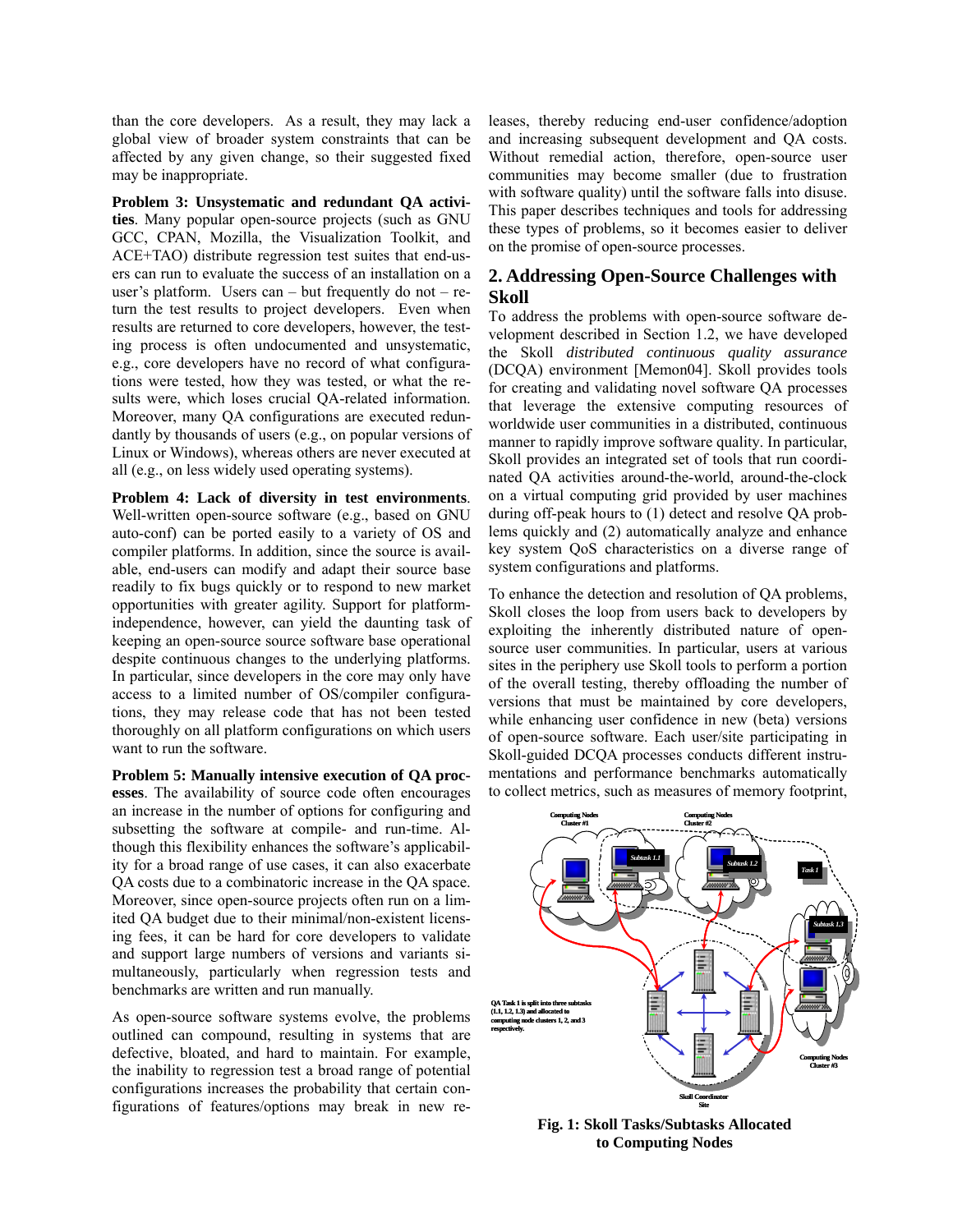throughput, latency, and jitter.

Skoll's DCQA processes are (1) *distributed*, i.e., a given QA task is divided into several subtasks that can be performed on a single user machine, (2) *opportunistic*, i.e., when a user machine becomes available, one or more subtasks are allocated to it and the results are collected and fused together at central collection sites to complete the overall QA process, and (3) *adaptive*, i.e., earlier subtask results are used to schedule and coordinate future subtask allocation. Skoll leverages important opensource project assets, such as the technological sophistication and extensive computing resources of worldwide user communities, open access to source, and ubiquitous web access, to improve the quality and performance of open-source software by automating the division of labor to make those 'thousands of eyeballs' more effective. Figure 1 illustrates how a QA task (Task 1) can be decomposed into three subtasks (subtasks 1.1, 1.2, and 1.3), which are allocated to and executed on computing node clusters. As subtasks run, Skoll's control logic may dynamically steer the global QA computations to enhance their performance and accommodate various platform constraints, such as type of OS/compiler platform, amount of disk space and CPU load available for QA tasks, etc.

At a high level, a Skoll-based DCQA process (shown in Figure 2) runs as follows:

**Step 1**. Developers create a *configuration and control model* (Section 3.2) and *adaptation strategies* (Section 3.3) for the open-source software. An *intelligent steering agent* (ISA) uses automated AI planning algorithms [Memon01a] to translate the model into planning operators. Developers create generic QA subtask code that will be specialized when creating *job configurations*, which consist of the code artifacts, configuration parameters, build instructions, and QA-specific code (e.g., developersupplied regression and performance tests) associated with a software project.

**Step 2**. A user registers with a *Skoll server* to receive *Skoll client software*. The user receives the Skoll client software and a *configuration template*. The user can modify the configuration template to change option settings temporarily or constrain specific options.

**Step 3**. The client periodically (or on-demand) requests a job configuration from a Skoll server.

**Step 4**. The Skoll server queries its databases and the user-provided configuration template to determine which option settings are fixed for that user and which can be set by the ISA. It then packages this information as a planning goal and queries the ISA, which generates a plan, creates the job configuration, and returns it to the client.

**Step 5**. The Skoll client invokes the job configuration and returns the results to the Skoll server.

**Step 6**. The Skoll server examines these results and invokes the designated adaptation strategies, which update the ISA operators to adapt the global process. Skoll's adaptation strategies use built-in statistical analyses that help developers quickly identify large subspaces in which QA subtasks have failed (or performed poorly).



**Figure 2: Skoll in Action** 

**Step 7**. Periodically, e.g., when prompted by developers or at the end of a QA session, Skoll servers prepare a visualization of their subtask results and the current state of the overall process.

Our earlier work on DCQA environments [Memon04, Yilmaz05, PSA04] has described various techniques supported by Skoll, including (1) the creation of a model of all possible software configurations, (2) division of a QA task into subtasks that can execute independently on enduser machines, (3) collection of subtask execution results and their interpretation, (4) adaptation of the overall process based on incremental QA results, (5) fault classification techniques to help pinpoint the source of errors, and (6) visualization of QA task results. This paper extends our prior work by showing how we applied Skoll to a large-scale open-source project to mitigate the problems described in Section 1.2.

## **3. Overview of ACE and TAO**

We applied Skoll on ACE [ACE01] and TAO [TAO98], which are widely used open-source middleware platforms (www.dre.vanderbilt.edu). ACE is an object-oriented framework containing hundreds of classes that implement key patterns and frameworks for distributed real-time and embedded (DRE) systems. TAO is an im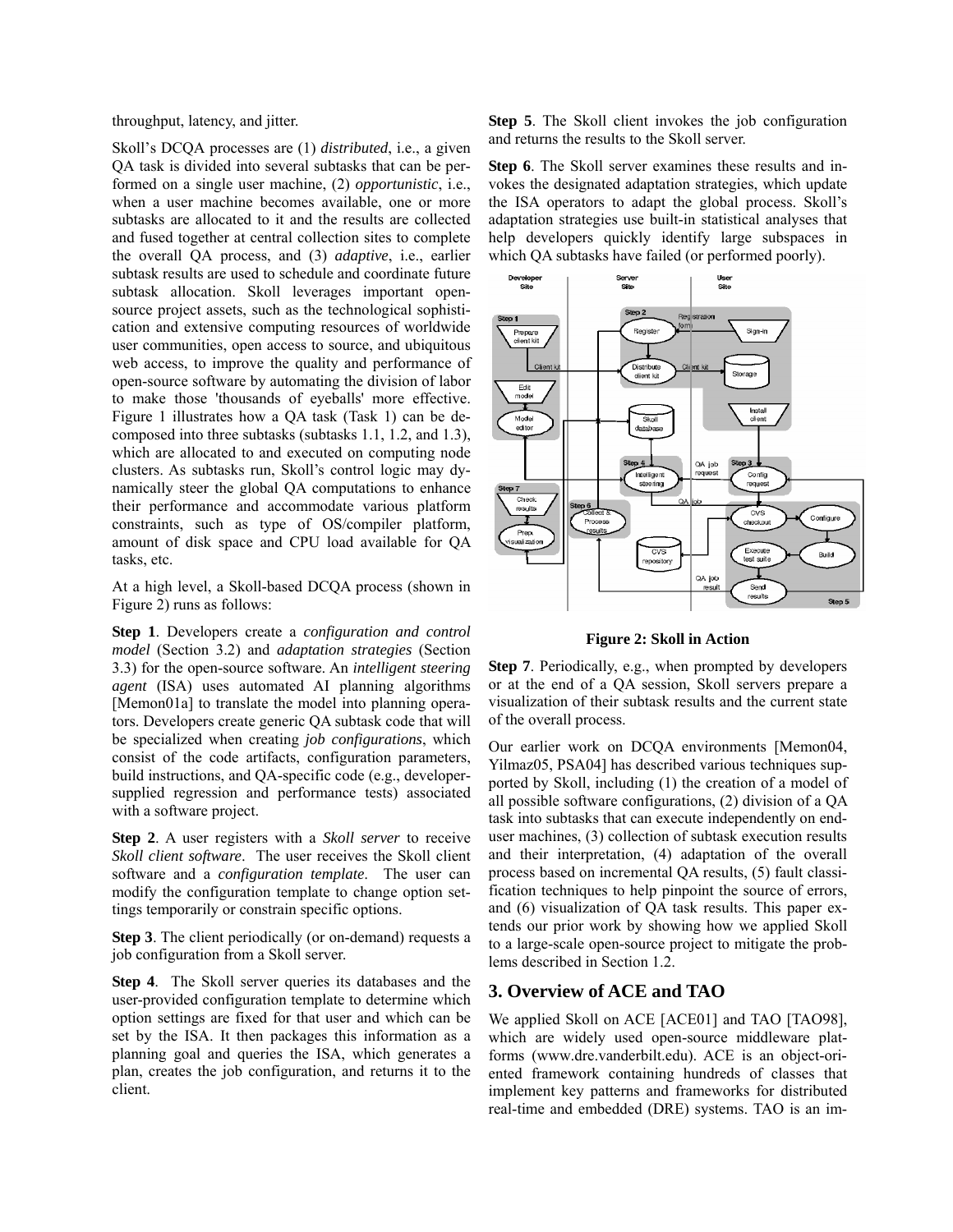plementation of the Real-time CORBA specification [OMG02] that uses many frameworks and classes in ACE to meet the demanding quality of service (QoS) requirements in DRE systems. These middleware platforms allow applications to interoperate across networks without hard-coding dependencies on their location, programming language, operating system platform, communication protocols and interconnects, and hardware characteristics.

ACE and TAO were ideal study candidates for the Skoll DCQA environment since they share the following characteristics – as well as problems – with other large-scale open-source projects, such as Linux, Apache, and the GNU compiler and language processing tools:

• **Large and mature source code base**. The ACE+TAO source base contains over two million source lines of C++ middleware systems source code, examples, and regression tests split into over 9,800 files as follows:

| Software<br><b>Toolkit</b> | <b>Source</b><br><b>Files</b> | <b>Source Lines of</b><br>Code |
|----------------------------|-------------------------------|--------------------------------|
| <b>ACE</b>                 | 2,016                         | 448,974                        |
| <b>TAO</b>                 | 7,824                         | 1,755,789                      |
| Total                      | 9,840                         | 2,204,763                      |

- **Heterogeneous platform support**. ACE+TAO runs on dozens of platforms, including most POSIX/UNIX variants, all versions of Microsoft Win32, many realtime and embedded operating systems, MVS OpenEdition, and Cray. These platforms change over time, e.g., to support new features in the C++ standard and newer versions of the operating systems.
- **Highly configurable**, e.g., numerous interdependent options supporting a wide variety of program families [Parnas79] and standards. Common examples of different options include multi-threaded vs. singlethreaded configurations, debugging vs. release versions, inlined vs. non-inlined optimized versions, and complete ACE vs. ACE subsets. Examples of different program families and standards include the baseline CORBA 3.0 specification, Minimum CORBA, Realtime CORBA, CORBA Messaging, the Lightweight CORBA Component Model, and many different variations of CORBA services.
- **Core development team**. ACE+TAO are maintained by a core – yet geographically distributed – team of  $\sim$ 20 developers. While many of these core developers have worked on ACE+TAO for several years, there is also a continual influx of developers into and out of the core.
- **Comprehensive source code control and bug tracking**. The ACE and TAO source code resides in a CVS

repository, hosted at the Institute for Software Integrated Systems (ISIS) at Vanderbilt University. External read-only access is available to the ACE+TAO user community via the Web. Write access is granted only to certain group members and trusted external contributors. Software defects are tracked using Bugzilla, which is a Web-based tool that helps ACE+TAO developers resolve problem reports and other issues.

- **Large and active user community**. Over the past decade ACE+TAO have been used by more than 20,000 application developers, who work for thousands of companies in dozens of countries around the world. Since ACE and TAO are open-source systems, changes are often made and submitted by users in the periphery who are not (initially) part of the core development team.
- **Continuous evolution**, i.e., ACE+TAO have a dynamically changing and growing code base that has hundreds of CVS repository commits per week. Although the interfaces of the core ACE+TAO libraries are relatively stable, their implementations are enhanced continually to improve correctness, time/space overhead, user convenience, portability, safety, and another desired aspects. The ACE+TAO software distributions also contain many examples, standalone applications, and tests for functionality and performance. These artifacts change more frequently than the main ACE+TAO libraries, and are often not as thoroughly tested on all the supported platforms.
- **Frequent beta releases and periodic "stable" releases***.* Beta releases contain bug fixes and new features that are lightly tested on the platforms that the core ACE+TAO team uses for their daily development work. The usual interval between beta releases averages around every two to three months. In contrast, the "stable" versions of ACE+TAO are released less frequently, e.g., once a year, and are tested extensively on all the OS and compiler platforms to which ACE+TAO have been ported. The stable releases are supported commercially by over half a dozen companies worldwide.

Despite the broad use of ACE+TAO, this open-source effort suffers from the problems discussed in Section 1.2.

## **4. Applying Skoll to ACE+TAO**

This section describes how we have applied DCQA processes using Skoll to address the problems with opensource processes discussed in Section 1.2. To make the discussion concrete, we focus applying Skoll to improve the quality and performance of ACE+TAO by developing a scalable QA process based on continuous testing and profiling. Although we describe these problems in the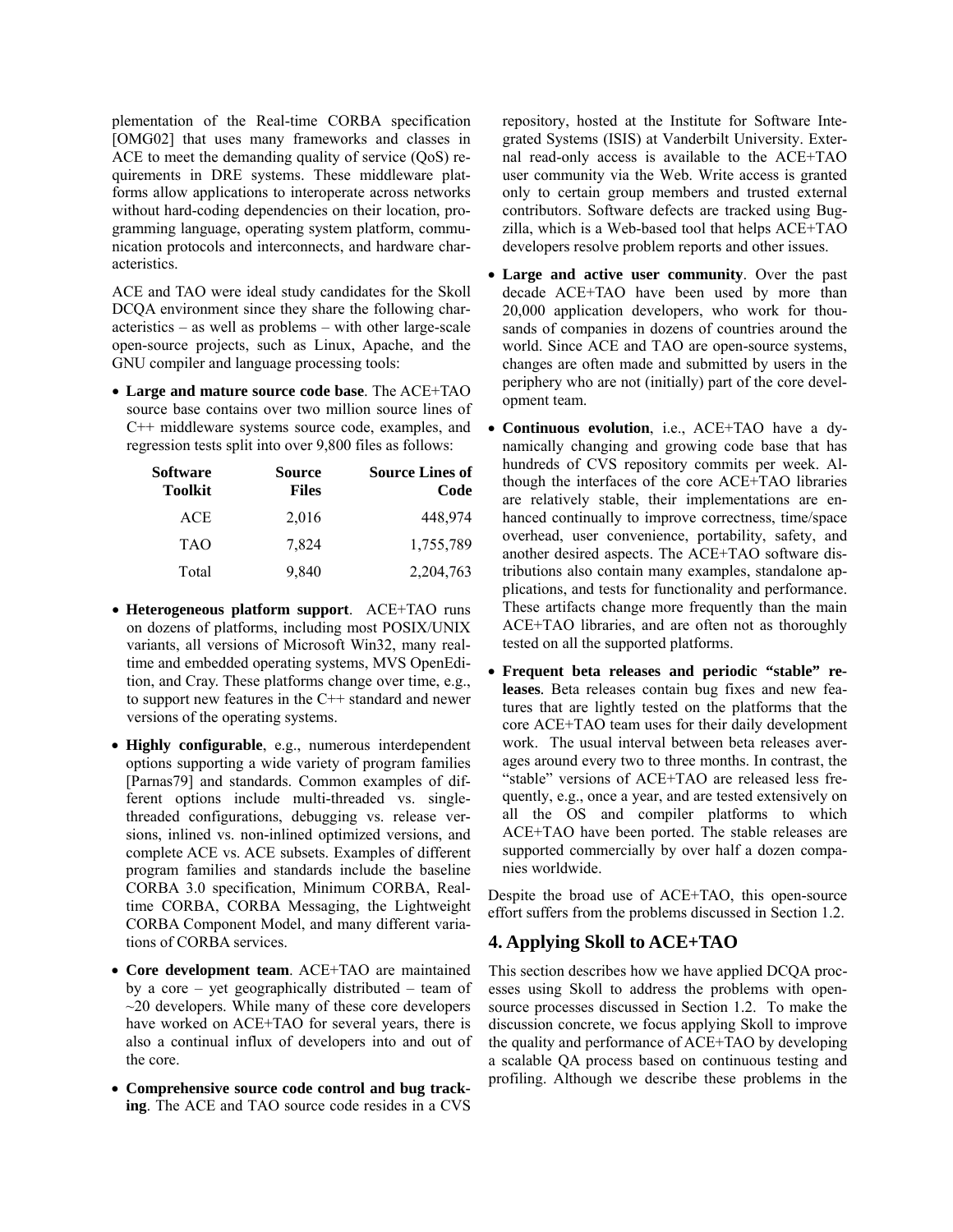context of ACE+TAO, they are issues for many other large-scale open-source projects.

#### **4.1. Ensuring Software Quality in the Context of Short Development Cycles**

One reason why ACE+TAO are widely used in both commercial and research projects is that they are customizable to many different runtime contexts, i.e., they have hundreds of features/options that can be enabled/disabled for application-specific use cases. In the context of short "beta-driven" development cycles, however, the core ACE+TAO developers cannot test all possible configurations because there are simply not enough people, OS/compiler, platforms, CPU cycles, or disk space in house to run the hundreds of ACE+TAO regression tests over the combinatorial number of configurations in a timely manner. As a result, some parts of the middleware are released untested, which greatly increases the probability that certain configurations of features/options may break in new releases, thereby reducing end-user confidence and increasing subsequent development and QA costs.

To mitigate this problem we designed a Skoll DCQA process that runs automated regression tests continuously across a grid of external computing resources. These tests include ~100 ACE tests and ~250 TAO tests that serve several purposes, including (1) *user acceptance and assurance*, which involves building and testing the ACE and/or TAO libraries on a wide variety of different platforms to validate the integrity of the builds and any assumptions made about the operating platform and (2) *smoke testing*, where build/test scripts run a varying subset of the ACE+TAO regression test suite whenever developers commit their changes to the CVS repository. The Skoll DCQA process is currently running on  $60+$ workstations and servers at over a dozen sites around the world (see www.dre.vanderbilt.edu/scoreboard for a summary). This parallelization of the DCQA process allows much more work to be done in a shorter time frame.

Each full build and test ranges can take anywhere from three hours on quad-CPU Linux machines to 8 or more hours on less powerful machines. Given the size of the configuration space and the shortness of the development cycle, we try to improve efficiency by adapting Skoll's DCQA process to incoming test results. One adaptation strategy is called *nearest neighbor search*, where when a configuration fails all configurations that differ from it in the setting of exactly one option are scheduled for testing with the highest priority to quickly identify sets of similar configurations that both pass and fail. This information is then fed to classification tree algorithms [Porter91] that (1) build models of the specific option settings that may be causing the failures and (2) summarize the large volumes of data into feedback that developers can

use to help focus their debugging efforts. For more information on this work see Memon et al. [Memon04].

#### **4.2. Ensuring a Consistent Global View of System Configuration Constraints**

A fundamental strength of open-source software is its distribution in source-code form that users are free to download, build, and execute on any platform that has the right combination of compiler/build tools and runtime support. This flexibility, however, creates an enormous number of potential platform configurations (e.g., compiler and OS settings, versions of the OS and installed libraries, etc.) in which open-source software can execute. Complexity is also introduced by the large number of compile- and run-time options/settings typically seen in open-source software itself. Our experience with ACE+TAO has shown that many errors are encountered in the field by users who employ new, unexplored configurations. For example, the Bugzilla databases (deuce.doc.wustl.edu/bugzilla/index.cgi) for ACE+ TAO show many cases of bug reports that are in fact misconfigurations by users. These problems are exacerbated by the turnover in core developers.

For a successful DCQA process, it is essential to model valid configurations explicitly. Although documentation generally does a good job of conveying the options and their settings, it rarely captures inter-option constraints. For example, in our case study with ACE+TAO [Memon04], we found that many core ACE+TAO developers did not understand the configuration option constraints for their very complex system, i.e., they provided us with both erroneous and missing constraints.

A useful way to visualize the full range of settings possible in open-source software is as a *multidimensional software configuration space*. Each possible combination of settings becomes a single unique point within this space, with the space as a whole encompassing every possible combination of settings. The total size of the software configuration space depends on the number of settings available for change. If only a small number of settings are treated "in play," the resulting subset of the software configuration space might have no more than a few tens of unique points. If every setting available on a typical realistic open-source software is put into play, however, the resulting full software configuration space can be enormous, containing millions or more unique points.

Skoll uses a formal model of the software's configuration space to maintain a consistent global view of system constraints. This model captures all valid configurations, which are mappings represented as a set  $\{ (V_1, C_1), (V_2, V_1)\}$  $C_2$ , ...,  $(V_N, C_N)$ , where each  $V_i$  is a configuration option and  $C_i$  is its value, drawn from the allowable settings of *Vi*. As noted, not all configurations make sense (e.g., feature X not supported on operating system Y). We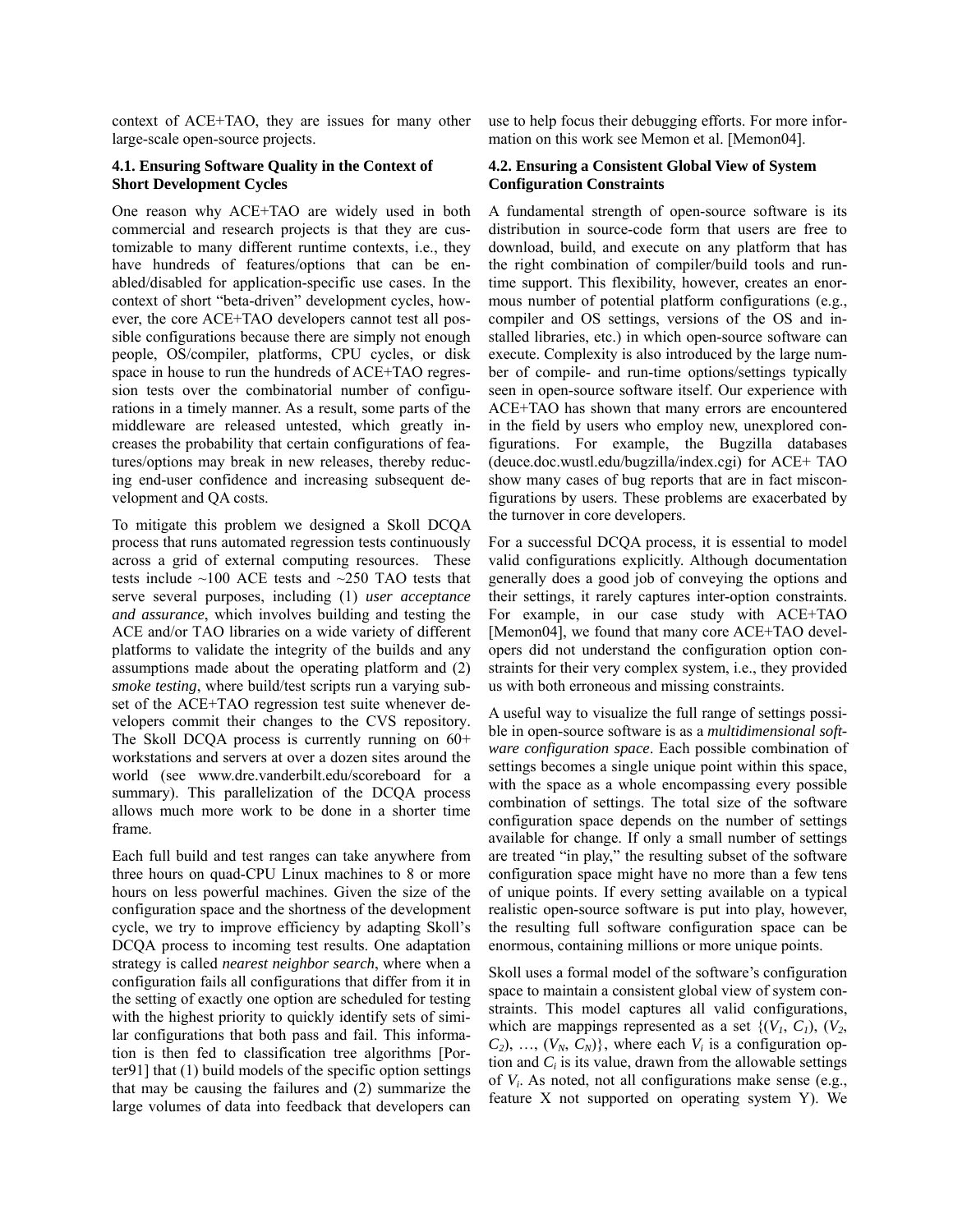therefore allow inter-option constraints that limit the setting of one option based on the setting of another. We represent constraints as  $(P_i \rightarrow P_j)$ , meaning "if predicate"  $P_i$  evaluates to *TRUE*, then predicate  $P_j$  must evaluate to TRUE. A predicate  $P_k$  can be of the form  $A$ ,  $\neg A$ ,  $A/B$ , *A&B*, or simply  $(V_i = C_i)$ , where *A*, *B* are predicates,  $V_i$  is an option and  $C_i$  is one of its allowable values. A valid configuration is a configuration that violates no interoption constraints.

The Skoll configuration model can cover more than just software options, e.g., it can indicate the range of platforms over which the QA process can run correctly. It can also cover test cases that run correctly only in certain configurations. Since this information is typically not written down anywhere, users often run regression tests anyway, which confuses them into believing that the resulting test failure indicates an unknown installation problem. These test failures also confuse developers who must remember which of the several hundred test cases to pay attention to and which can be ignored safely.

Table 1 presents some sample options and constraints for ACE+TAO, including the end platform compiler (COM-PILER), whether to compile in certain features (AMI, CORBA\_MSG), whether certain test cases are runnable in a given configuration ( $run(T)$ ), and at what level to set a run-time optimization (ORBCollocation). One sample constraint shows that asynchronous method invocation (AMI) support requires the presence of CORBA messaging services (CORBA\_MSG). The other shows that a certain test only runs on platforms with the SUN CC compiler version 5.1.

| Option                                                            | <b>Settings</b>                         | Interpretation        |  |  |
|-------------------------------------------------------------------|-----------------------------------------|-----------------------|--|--|
| <b>COMPILER</b>                                                   | $\{ \text{gcc2.96}, \text{SUNCC5}_1 \}$ | compiler              |  |  |
| AMI                                                               | ${1 = Yes, 0 = No}$                     | <b>Enable Feature</b> |  |  |
| <b>CORBA_MSG</b>                                                  | ${1 = Yes, 0 = No}$                     | <b>Enable Feature</b> |  |  |
| run(T)                                                            | $\{1 = True, 0 = False\}$               | Test T runnable       |  |  |
| ORBCollocation                                                    | $\{$ global, per-orb, NO $\}$           | runtime control       |  |  |
| <b>Constraints</b>                                                |                                         |                       |  |  |
| $AMI = 1 \rightarrow CORBA_MSG = 1$                               |                                         |                       |  |  |
| run(Multiple/run_test.pl) = $1 \rightarrow$ (Compiler = SUNCC5_1) |                                         |                       |  |  |

Table 1. Some Options and Constraints.

We learned several lessons building the ACE+TAO configuration model. For example, we learned that the configuration model for ACE+TAO was undocumented, so we had to build our initial model bottom-up. We also found that different core developers had conflicting views on what the constraints really were and whether certain constraints were current or had been superseded by recent changes, which taught us that building configuration models is an iterative process.

By using Skoll in place of manual QA processes, we quickly identified previously undiscovered coding errors that prevented the software from compiling in certain

configurations. For example, the ACE+TAO build failed at line 137 in the RT\_ORBInitializer.cpp source file (20 configurations) whenever CORBA  $MSG = 0$  due to a missing #include statement that was conditionally included (via a #define block) only when  $CORBA_MSG =$ 1. The ACE+TAO build also failed at line 38 in the source file Asynch\_Reply\_Dispatcher.h (8 configurations) whenever CALLBACK = 0 and POLLER = 1. Since this configuration should be legal, this was determined to be a previously undiscovered bug.

In several cases, tests failed for the same reason on the same configurations. For example, test compilation failed at line 596 of the source file ami\_testC.h for 7 tests, each when CORBA\_MSG = 1 and POLLER =  $0$  and CALLBACK  $= 0$ , which was a previously undiscovered bug. It turned out that certain code within TAO implementing CORBA Messaging incorrectly assumed that at least one of the POLLER or CALLBACK options would always be set to 1. ACE+TAO developers also noticed that the failure manifested itself no matter what the setting of the AMI option, which was a second previously undiscovered problem because these tests should not have been executed when  $AMI = 0$ . Consequently, there was a missing testing constraint, which we then included in the test constraint set.

In all the cases described above, we found that access to the source code of ACE+TAO enabled us to create and validate our configuration models more quickly and effectively than if we only had access to the binaries.

#### **4.3. Ensuring Coherency and Reducing Redundancy in QA Activities**

While conventional QA approaches employed in opensource projects help improve the quality and performance of software, they have significant limitations, e.g., there is little, if any, control over the QA tasks being executed. What to test is left to developers, i.e., each developer typically decides (often by default) what aspects of the system to examine. For example, ACE+TAO developers continuously test their software using a battery of automated tests whose results are published at www.dre.vanderbilt.edu/scoreboard. Developers are responsible, however, for deciding which configurations and tests to run on their platforms. Our experience [Memon04, Yilmaz05] shows that (1) configurations proven to be faulty are tested repeatedly and (2) some configurations are evaluated multiple times, whereas others are never evaluated, which leads to wasted resources and lost opportunities and lets redundancies and important gaps in QA coverage creep in.

To ensure greater coherency and less redundancy in QA activities, Skoll provides an *Intelligent Steering Agent* (ISA) to control the global QA process. The ISA uses AI planning algorithms [Memon01a] to decide which valid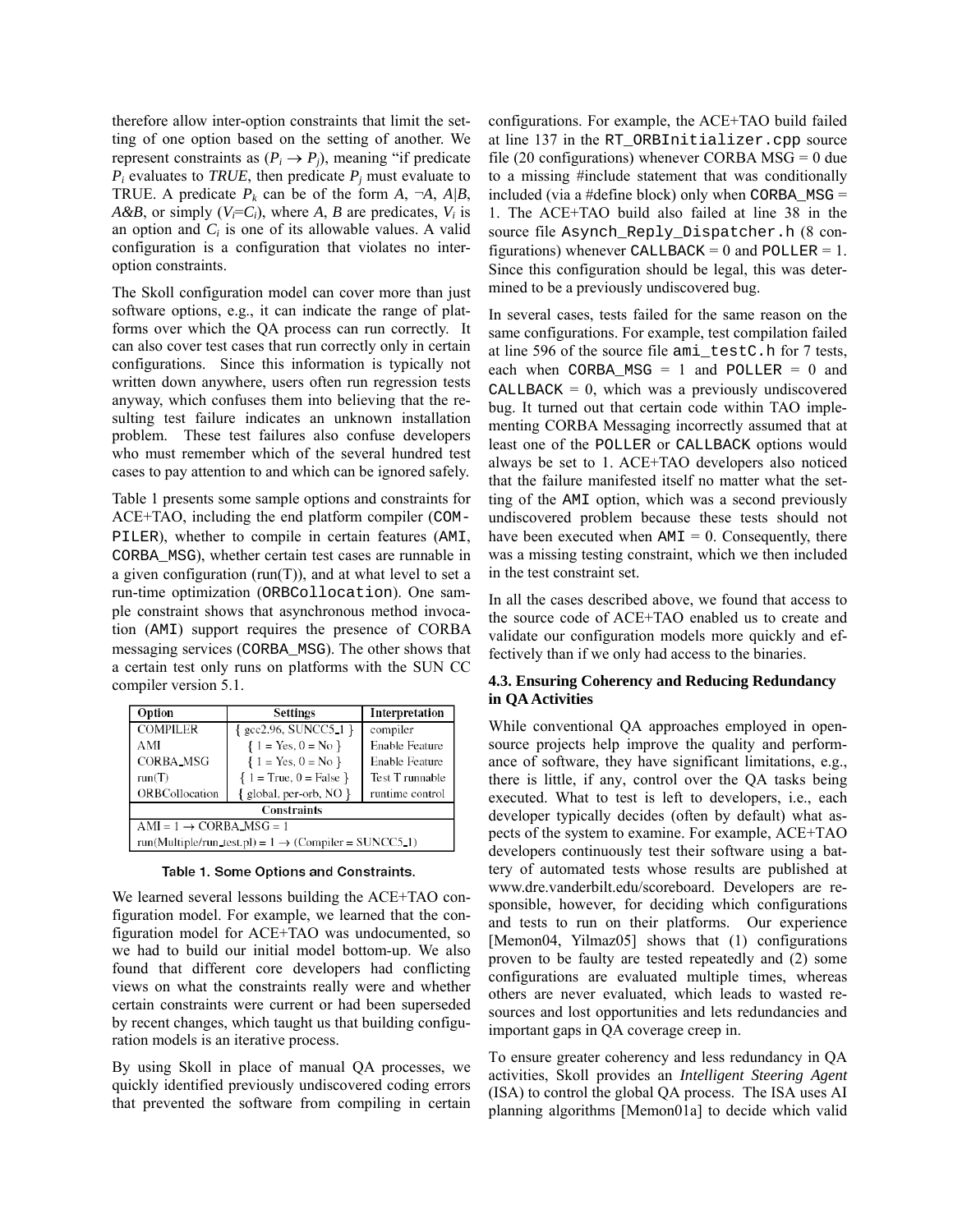configuration to allocate to each incoming Skoll client request. When a client becomes available, the ISA decides which subtask to assign it by considering various factors, including (1) *the configuration model*, e.g., which characterizes the subtasks that can legally be assigned, (2) *the results of previous subtasks*, e.g., which captures what tasks have already been done and whether the results were successful, (3) *global process goals*, e.g., testing popular configurations more than rarely used ones or testing recently changed features more heavily than unchanged features, and (4) *client characteristics and preferences*., e.g., the configuration must be compatible with physical realities, such as the OS running on the remote machine.

After a valid configuration has been chosen, the ISA packages the corresponding QA subtask implementation into a *job configuration* (defined in step 1 in Section 2). The job configuration is then sent to the requesting Skoll client, which executes the job configuration and returns the results to the ISA. The ISA's two default behaviors are (1) to allocate each configuration exactly once (i.e., *random selection without replacement*) or (2) to allocate them zero or more times (i.e., *random selection with replacement*). In both cases, the ISA ignores subtask results. Often, however, we want to learn from incoming results, e.g., when some configurations prove to be faulty, resources should be refocused on other unexplored parts of the configuration space. When such dynamic behavior is desired, process designers develop pluggable ISA components called *adaptation strategies* that monitor the global process state, analyze it, and use the information to modify future subtask assignments to improve overall performance of the DCQA process.

In the ACE+TAO case study mentioned previously in Section 4.2, we observed that ACE+TAO failed to build whenever configuration options  $AMI = 0$  and CORBA\_MSG = 1 were selected. Developers were unable to fix the bug immediately, however, so we developed an adaptation strategy that inserted *temporary constraints*, such as CORBA  $MSG = 1 \rightarrow AMI = 1$  into the configuration model, excluding further exploration of the offending option settings until the problem was fixed. After fixing it, the constraints were removed to restore normal ISA execution. Temporary constraints can also be used to spawn new Skoll processes that test patches only on the previously failing configurations.

Skoll's configuration model therefore makes it possible for the ISA and adaptation strategies to steer the QA process in ways that ensure coherency and reduce redundancy in QA activities. Skoll also allows more sophisticated algorithms and techniques to be applied to improve software quality, e.g., its configuration model essentially defines a combinatorial object against which a wide variety of statistical tools can be applied. In another case study [Yilmaz05], we leveraged this feature to develop a DCQA process called *main effects screening* for monitoring performance degradations in evolving systems.

Main effects screening is a technique that can be used to detect performance degradation rapidly across a large configuration space as a software system changes. This technique relies on experimental design theory to efficiently determine a small subset of the configuration options that substantially effect performance. To implement this technique we compute a highly-efficient formal experimental design called *screening designs* based on the configuration model and conduct the resulting experiment over the Skoll grid. The outcome is a small set of "important options," i.e., those that have the main effects on key system quality factors. From this point on, whenever the system changes, we systematically benchmark all combinations of the important options (while randomizing the rest) to get a reliable estimate of the performance across the entire configuration space. We then monitor the performance estimates to detect performance degradations. Since important options can change over time, we can recalibrate the important options by restarting the process.

We evaluated the main effects screening process via several industrial strength feasibility studies on ACE+TAO software systems. In these studies we created a configuration model containing 14 binary runtime options (a total of 16,384 valid configurations). Our application scenario evaluated the system performance across this configuration space using a benchmarking regression test.

We created a screening design that contained only 32 configurations to identify the important options reliably. We ran the benchmarking test on each of these configurations and found that only 2 (out of 14) options affected the performance of the system significantly. We then monitored the system performance using 4 configurations (all possible combinations of the 2 important options) during a period of time as the system evolved.

Our results showed that (1) screening designs can correctly identify important options, (2) these options can be used to quickly produce reliable estimates of the performance across the entire configuration space at a fraction of the cost of exhaustive testing, (3) the alternative approach of *ad hoc* or random sampling can give highly unreliable results, (4) the main effects screening process can detect performance degradations in evolving software systems, and (5) monitoring all combinations of important options while defaulting or randomizing all the others can provide more precise performance estimates than *ad hoc* or random approaches [Yilmaz05].

#### **4.4. Supporting Diversity in Test Environments**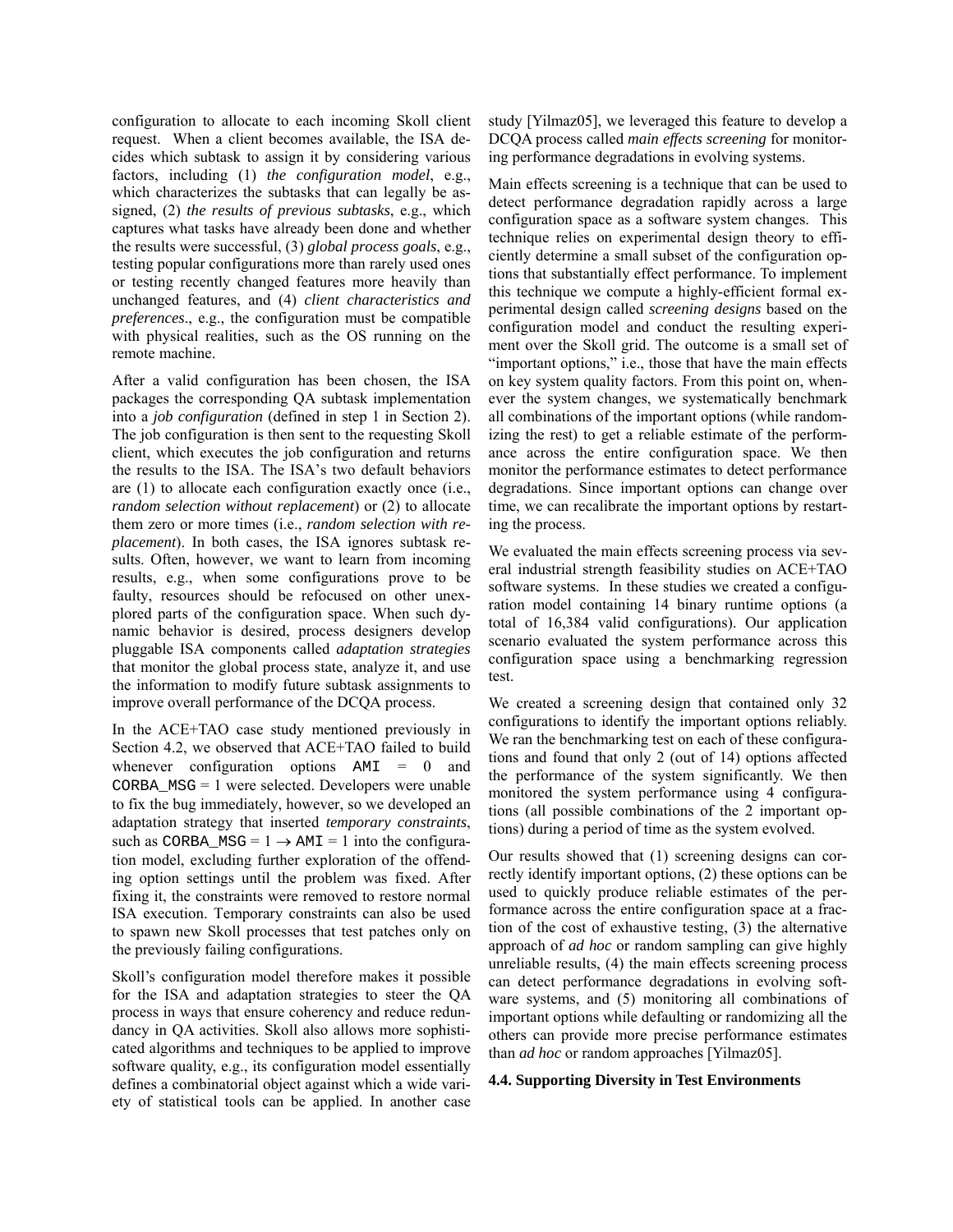When configuration space explosion is coupled with frequent software updates and increasing platform heterogeneity, ensuring the quality of open-source software can be hard since individual developers may only have access to a limited number of software and hardware platforms. Moreover, frequent code changes may cause development teams to release code that has not been tested thoroughly on all platform and configuration combinations. For example, in one of our case studies with ACE+TAO, we built a configuration model by interviewing the core ACE+TAO developers. After testing several hundred configurations, we found that every configuration failed to compile. We discovered that the problem stemmed from options providing fine-grained control over CORBA messaging policies that had been modified and moved to another library and developers (and users) failed to establish if these options still worked. Based on this feedback the ACE+TAO developers chose to control these policies at link-time rather than compile-time.

To support greater diversity in testing, one QA task we implemented in Skoll is to systematically sample configuration spaces [Yilmaz04]. The approach is based on calculating a mathematical object called a *covering array* with certain coverage properties over the configuration space. A t-way covering array (where *t* is called the strength of the array) is a minimal set of configurations in which all t-way combinations of option settings appear at least once. For a given configuration model and a level of coverage criterion (i.e., a value for *t*), the ISA computes a covering array and allocates only the selected configurations to the requesting clients. The goal is to efficiently improve developer's confidence that options interact with each other as expected.

We conducted a set of feasibility studies on ACE+TAO where we evaluated covering arrays as a sampling strategy in complex configuration spaces [Yilmaz04]. In these studies, our configuration model consisted of 10 compile-time and 6 runtime options. Each compile-time option was binary-valued, while the runtime options had differing numbers of settings: four options with three levels, one option with four levels, and one option with two levels. This configuration space has 18,792 valid configurations. We tested each configuration using 96 regression tests, each of which was designed to emit an error message for failure cases. We captured these error messages, indexed them, and used them in our analysis.

To evaluate the use of covering arrays, we created five different t-way covering arrays for this configuration space. We allowed t to range between 2 and 6. We reran the regression tests on each of these t-way suites and used classification trees to automatically characterize the test results. We then compared the fault characterizations obtained from t-way suites to the ones obtained from exhaustive testing.

| Strength (t) | Covering Array $\#$ of configurations $\%$ of reduction |           |
|--------------|---------------------------------------------------------|-----------|
|              | 116                                                     | 99.4      |
|              | 348                                                     | 98.2      |
|              | 1229-1236                                               | 93.5-93.4 |
|              | 3369-3372                                               | 82.1-82.0 |
|              | 9433-9453                                               | 49.8-49.7 |

| Table 2. Percentage Reduction in Number of Configu- |
|-----------------------------------------------------|
| rations Tested (Compared to Exhaustive Testing)     |

Table 2 gives the covering array size N for each value of t and the average percentage of reductions in the number of configurations to be tested compared to exhaustive testing. When  $t \leq 3$  all five arrays were the same size N. For these we were able to construct covering arrays with the smallest mathematically possible number of rows. When  $t \geq 4$ , the problem of building a small N is harder, so we obtained a range of sizes.

We learned several things from our covering array studies. First, we rapidly identified problems that had taken the developers substantially longer to find or which had previously not been found. Second, we observed that diverse testing also allows sophisticated analysis techniques to be applied to the resulting data to reason about the root causes of failures, e.g., the classification tree analysis techniques described in Section 3.1 will perform poorly if the input data is skewed towards specific configurations. Third, using covering arrays in complex configuration spaces resulted in fault characterization models that are nearly as accurate as the ones obtained from exhaustive testing, but are much cheaper (provides 50- 99% reductions in the number of configurations to be tested) [Yilmaz04].

#### **4.5. Automating the Execution of QA Processes**

To evaluate key QoS characteristics of performance intensive software, QA engineers today often handcraft individual QA tasks. For example, for a simple QA task, initial versions of Skoll required the artifacts such as (1) the configuration settings and options for ACE+TAO that need to be evaluated, (2) the evaluation/benchmarking code used to evaluate the configuration settings and provide feedback, (3) interface definitions that represent the contract between the client and server, and (3) support code, e.g., script files, build files to build and execute the experiments. Our earlier work [Memon04] revealed how manually implementing these steps is tedious and errorprone since each step may be repeated many times for every QA experiment.

To redress this shortcoming, we applied *model-driven generative programming techniques* [Czarnecki:00] to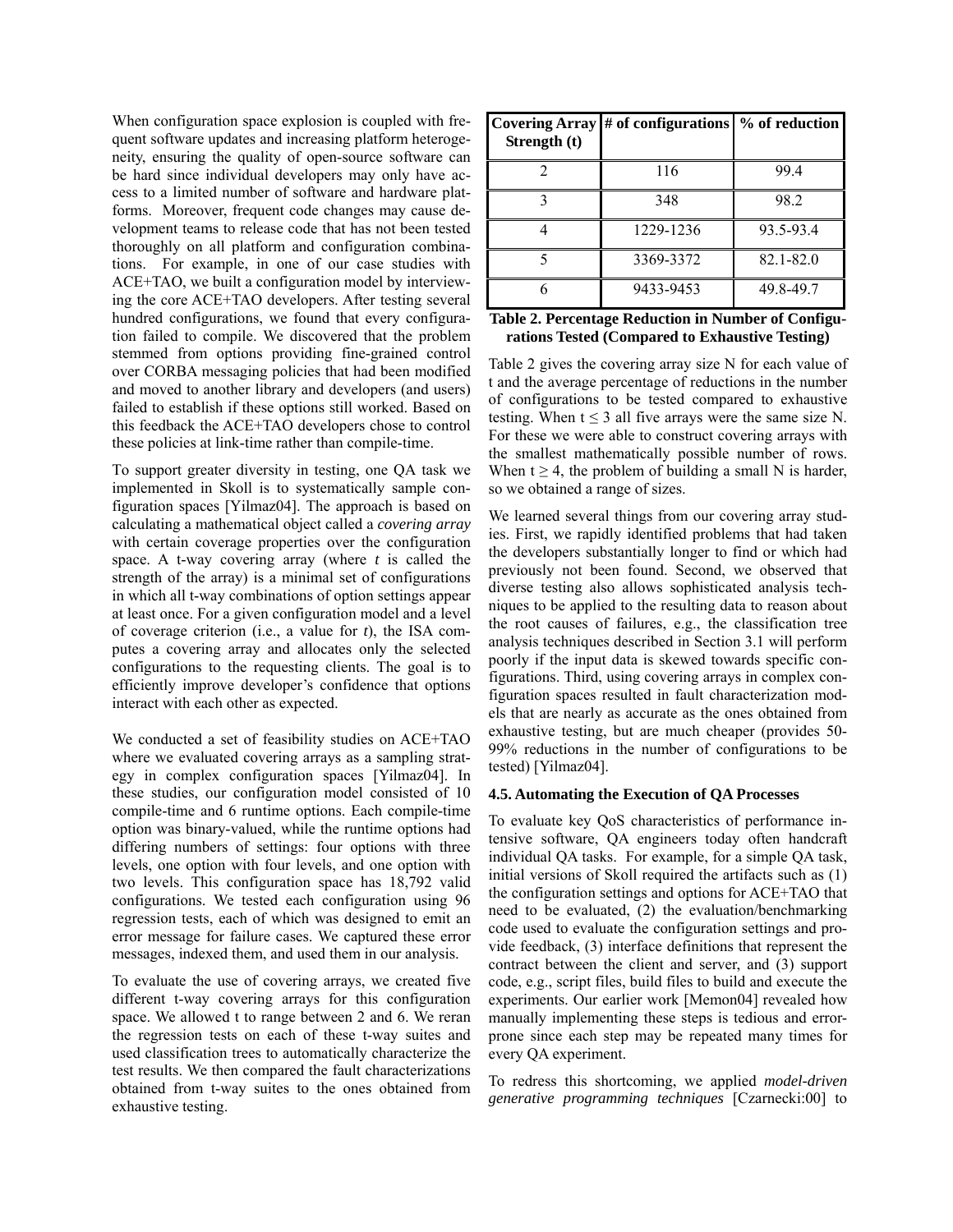automate the generation of scaffolding code from higher level models, which helps ensure that the generated code is both syntactically correct and semantically valid, thus shielding QA engineers from tedious and error-prone low-level source code generation. This technique also enables QA engineers to compose the experiments via model artifacts rather than source code, thereby raising the level of abstraction. We have integrated the following two modeling capabilities into Skoll:

- The *Options Configuration Modeling Language* (OCML) [RTAS05] modeling tool, which enables users to select a set of middleware-specific configuration options required to support the application needs and
- The *Benchmark Generation Modeling Language* (BGML) [RTAS05], which is a model-driven benchmarking tool that allows component middleware QA engineers to visually model interaction scenarios between configuration options and system components using domain-specific building blocks, i.e., capture software variability in higher-level models rather than in lower-level source code.

OCML model interpreters based on the requesting client characteristics (*e.g.*, OS, compiler, and hardware) and the configuration model generate platform-specific configuration information, which serves as the basis for generating the job configuration. As described in Section 4.3, a job configuration is used to run a particular QA subtask at the client site. The BGML model interpreters generate benchmarking code generation and reuse QA task code across configurations.

In earlier work [Yilmaz05, ICSR8], we showed how BGML can be used to auto-generate ~90% of the code required to set up a benchmarking experiment. This generated code was also interfaced with our main effects screening tools. Our work on model-driven automation of the QA process revealed that having access to the source code enabled the QA engineers to reuse instrumentation and evaluation code for different configuration combinations. Similarly, QA engineers can easily tailor the generated code for different IDL interfaces by adding/modifying the generated IDL from the model.

### **5. Related Work**

There are several efforts addressing the QA challenges of open-source software systems by gathering various types of information from distributed run-time environments and usage patterns encountered in the field, i.e., on user target platforms with user configuration options. This section describes the most visible of these efforts.

**Online crash reporting systems** gather system state at a central location whenever a fielded system crashes, which simplifies user participation in QA by automating certain aspects of problem reporting. For example, Netscape Quality Feedback Agent and Microsoft XP Error Reporting aid users in reporting errors by automatically generating error reports during crashes to enable users to report failures with ease, thus aiding QA teams to improve software quality. These approaches, however, have a very limited scope, i.e., they perform only a small fraction of typical QA activities and ignore issues associated with QoS and performance. Moreover, they are *reactive* (i.e., the reports are only generated when systems crash), rather than *proactive* (e.g., attempting to detect, identify, and remedy problems before users encounter them). In contrast, Skoll's ISA uses several techniques (e.g., nearest neighbor) that study previous results and predict configurations that are likely to create problems and explores them before they are encountered in the field.

**Auto-build scoreboards** are a more proactive form of distributed regression test suites that allow software to be built/tested at multiple sites on various hardware, OS, and compiler platforms. The Mozilla Tinderbox and ACE+TAO Virtual Scoreboard are auto-build scoreboards that track end-user build results across various platforms. Bugs are reported via defect tracking systems (such as Bugzilla and JIRA), which provide inter-bug dependency recording, advanced reporting capabilities, extensive configurability, and integration with automated software configuration management systems (such as CVS and Subversion). While these systems help document the QA process, the decision of *what* to test is left to end users. Unless the core developers can control at least some aspects of the QA process, important gaps and inefficiencies will still occur. In contrast, Skoll is essentially driven by core developers in multiple ways. For example, adaptation strategies in the ISA are coded by the core developers. This has a direct impact on which configurations should be tested and when.

## **6. Concluding Remarks**

Open-source has proven to be an effective development process for many software application domains [Raymond01]. The overall quality of open-source software, however, can be compromised by recurring problems, such as frequent releases of patches, lack of global view of system constraints, unsystematic and inadequate QA, and large configuration spaces,. This paper described how the Skoll project provides technologies and tools to help minimize the effects of these problems by leveraging key strengths of open-source development processes, such as open access to source code, ubiquitous web access, and their scalability to large user communities, where technologically sophisticated application programmers and end-users in the field can assist with QA activities, documentation, mentoring, and technical support traditionally performed in-house. Throughout this paper we describe how intelligent leverage of the expertise and extensive computing resources of user communities is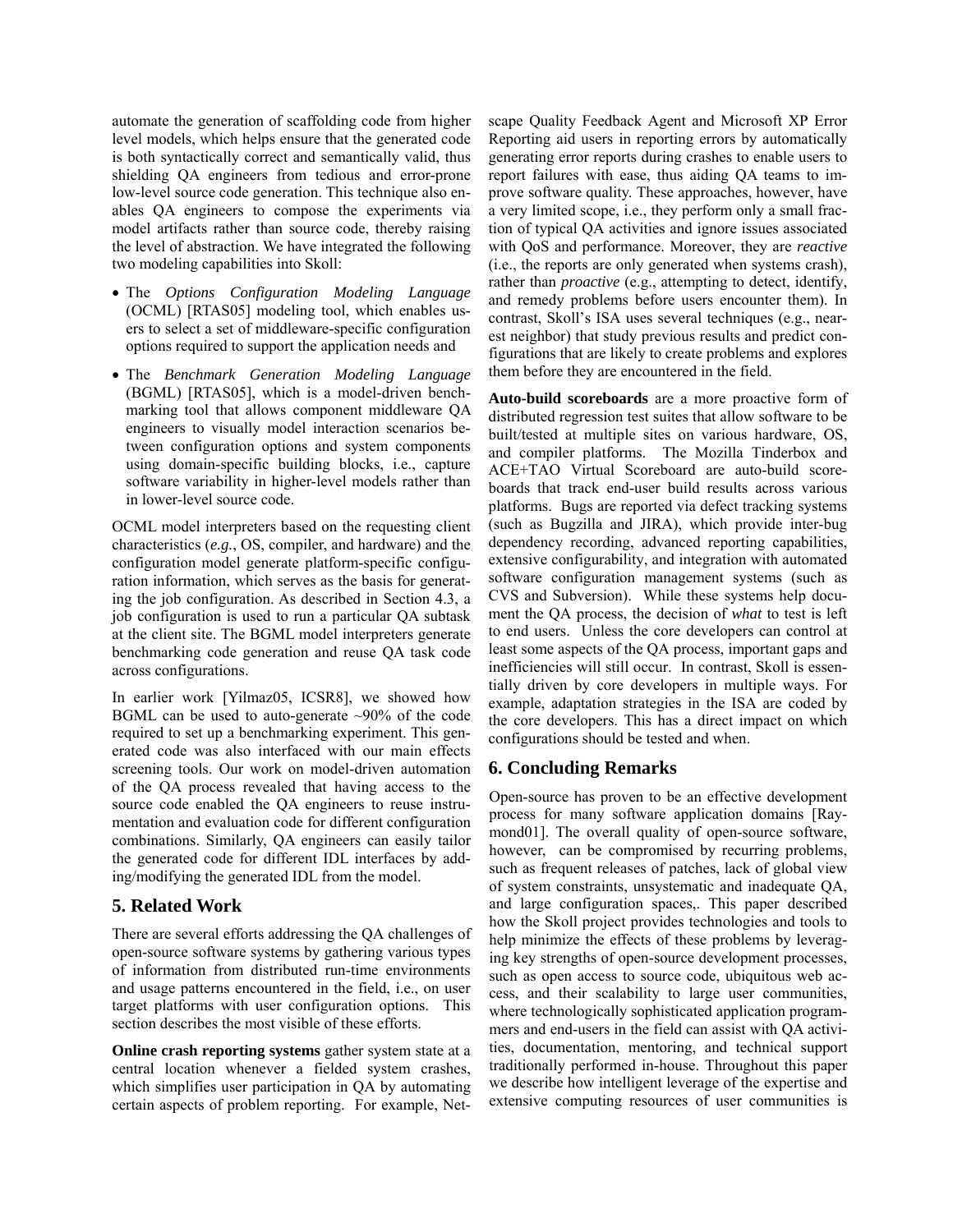essential to overcome common problems that can impede the success of large-scale open-source software projects.

### **7. Acknowledgements**

We thank the anonymous reviewers for their helpful comments. This material is based on work supported by the US National Science Foundation under NSF grants ITR CCR-0312859, CCR-0205265, CCF-0447864, and CCR-0098158, ONR grant N00014-05-1-0421, as well as funding from BBN Technologies, Lockheed Martin, Raytheon, and Siemens.

# **Bibliography**

- **[ACE01]** Schmidt D., Huston S., *C++ Network Programming: Resolving Complexity with ACE and Patterns*, Addison-Wesley, Reading, MA, 2001.
- **[Brooks75]** Brooks, F., *The Mythical Man-Month*, Addison-Wesley, 1975.
- **[Raymond98]** E. Raymond, "The Cathedral and the Bazaar," *First Monday,* volume 3, number 3 (March), [http://www.firstmonday.org/issues/issue3\\_3/raymond/,](http://www.firstmonday.org/issues/issue3_3/raymond/) 1998.
- **[Mockus02]** A. Mockus, R.T. Fielding, and J. Herbsleb, "Two Case Studies of Open Source Software Development: Apache and Mozilla," ACM Trans. Software Engineering and Methodology, 11(3), 309-346, 2002.
- **[Mockus00]** Mockus, A., Fielding, R.T., and Herbsleb, J. (2000). "A Case Study of Open Source Software Development: The Apache Server," Proceedings of the 22nd International Conference on Software Engineering. IEEE Computer Society, 263-272. A quantitative study of Apache development.
- **[Osterlie03]** Thomas Østerlie and Knut H. Rolland, "Unveiling Distributed Organizing in Open Source Development: Practices of Using, Aligning, and Wedging," in [Proceedings of the Workshop on Open](http://opensource.ucc.ie/ct2003/)  [Source Software Movements and Communities](http://opensource.ucc.ie/ct2003/), 19-22 September 2003, Amsterdam

 **[Lakhani03]** Lakhani, K.R., E. von Hippel. 2003. "How Open Source Software Works: 'Free" User-to-User Assistance," Research Policy. 32 923-943.

- **[CoSMIC05]** Krishnakumar Balasubramanian, Arvind S. Krishna, Emre Turkay, Jaiganesh Balasubramanian, Jeff Parsons, Aniruddha Gokhale, and Douglas C. Schmidt, "Applying Model-Driven Development to Distributed Real-time and Embedded Avionics Systems", *International Journal of Embedded Systems* special issue on Design and Verification of Real-Time Embedded Software, Kluwer, April 2005.
- **[Gamma05]** Erich Gamma, "Agile, open source, distributed, and on-time: inside the eclipse development process", Keynote Address, International Conference

on Software Engineering (ICSE) 2005, St Louis, MO USA.

- **[GPERF90]** Schmidt, D., "GPERF: A Perfect Hash Function Generator," Proceedings of the 2<sup>nd</sup> USENIX C++ Conference, San Francisco, April 1990.
- **[JAWS99]** Hu, J., Pyarali I., and Schmidt D., "The Object-Oriented Design and Performance of JAWS: A High-performance Web Server Optimized for Highspeed Networks," *Parallel and Distributed Computing Practices Journal*.
- [**ICSR8**] Arvind S. Krishna, Douglas C. Schmidt, Adam Porter, Atif Memon and Diego Sevilla-Ruiz "Improving the Quality of Performance-intensive Software via Model-integrated Distributed Continuous Quality Assurance", "Proceedings of the  $8<sup>th</sup>$  International Conference on Software Reuse, Madrid, Spain, July 2004.
- [**Memon01a**] Atif M. Memon, Martha E. Pollack and Mary Lou Soffa, "Hierarchical GUI Test Case Generation Using Automated Planning," IEEE Transactions on Software Engineering. vol. 27, no. 2, pp. 144- 155, Feb. 2001.
- **[Michail05]** Amir Michail and Tao Xie, Helping Users Avoid Bugs in GUI Applications, Proceedings of the 27th International Conference on Software Engineering (ICSE 2005), St. Louis, Missouri, USA, May 2005.
- **[OMG02]** Object Management Group, "Real-time CORBA, OMG Technical Document formal/02-08- 02", August 2002.
- **[Parnas79]** Parnas, D., "Designing Software for Ease of Extension and Contraction," *IEEE Transactions on Software Engineering*, March 1979.
- **[Porter91]** Adam Porter, R. Selby, "Empirically Guided Software Development Using Metric-Based Classification Trees," *IEEE Software*, March 1990.
- [**PSA04**] Arvind S. Krishna, Cemal Yilmaz, Atif Memon, Adam Porter, Douglas C. Schmidt, Aniruddha Gokhale, and Balachandran Natarajan, "Preserving Distributed Systems Critical Properties: a Model-Driven Approach," the *IEEE Software* special issue on the Persistent Software Attributes, Nov/Dec 2004.
- **[Raymond01]** Raymond E., *The Cathedral and the Bazaar: Musings on Linux and Open-source by an Accidental Revolutionary*, O'Reilly, 2001.
- **[RTAS05]** Arvind S. Krishna, Emre Turkay, Aniruddha Gokhale, and Douglas C. Schmidt, "Model-Driven Techniques for Evaluating the QoS of Middleware Configurations for DRE Systems," Proceedings of the 11th IEEE Real-Time and Embedded Technology and Applications Symposium, San Francisco, CA, March 2005.
- **[Schantz01]** Schantz R. and Schmidt D., "Middleware for Distributed Systems: Evolving the Common Struc-